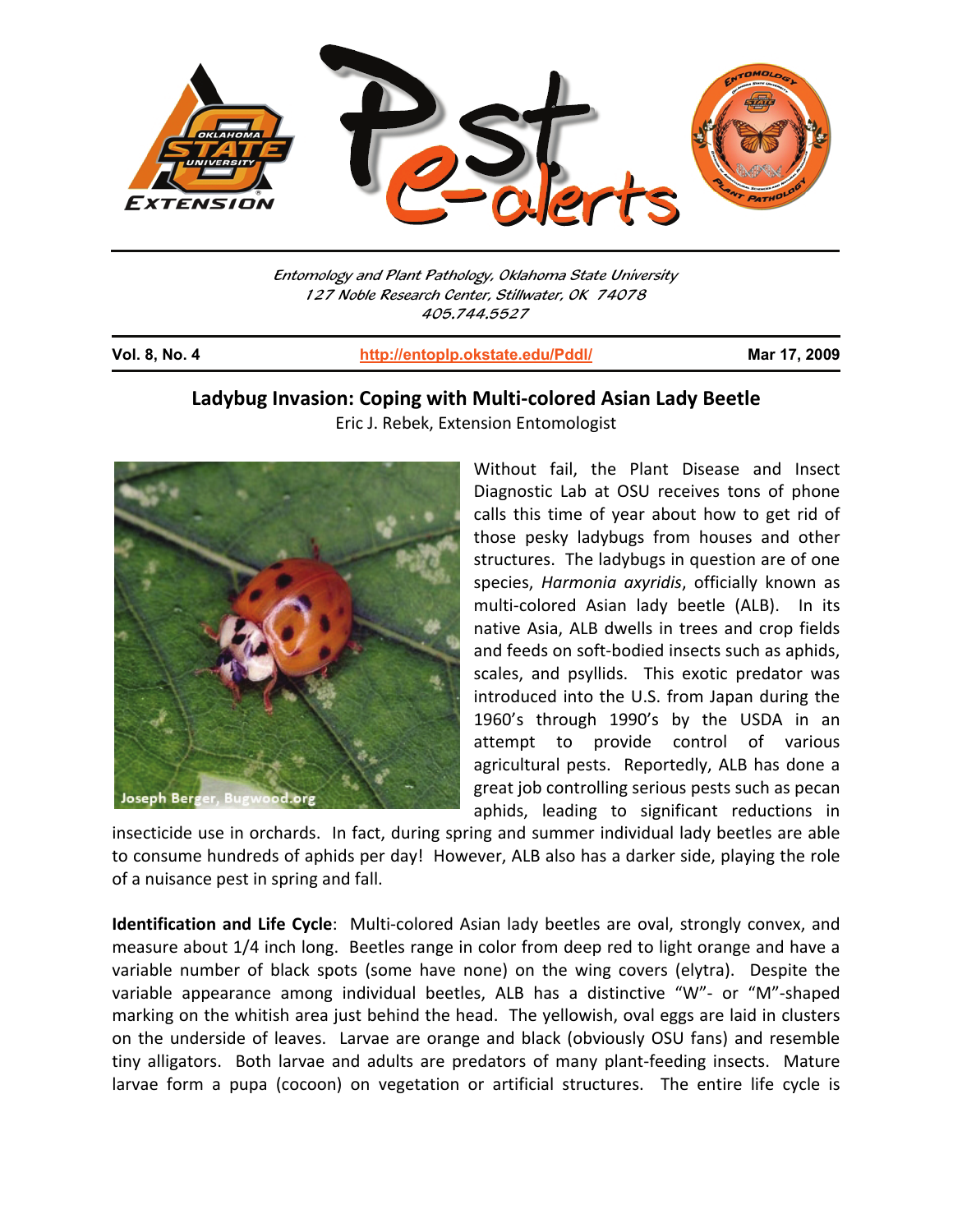complete in four to five weeks and individual beetles may live up to three years. There are multiple generations per year in Oklahoma.



Diversity of colors and patterns among individual multi-colored Asian lady beetles. Notice the "W"- or "M" shaped marking just behind the head and the yellowish, oval eggs.



Multi-colored Asian lady beetle larva (L) and pupa (R)..

**Pest Status**: Although ALB benefits agriculture, beetles seek out shelter during the fall in order to survive the cold winter months. Beetles are most active on warm, sunny days following periods of cool weather and are attracted to illuminated surfaces, especially the southwestern walls of buildings. Beetles will find refuge in cracks, crevices, and other voids that often lead to spaces behind siding, soffits, and inside attics. Most beetles will remain in these areas until the weather warms in late winter or early spring, at which time ALB will begin to wander and seek escape routes to the outdoors. Inevitably, many of these beetles end up finding their way into homes and other buildings, bringing ALB in close contact with people. In general, ALB is not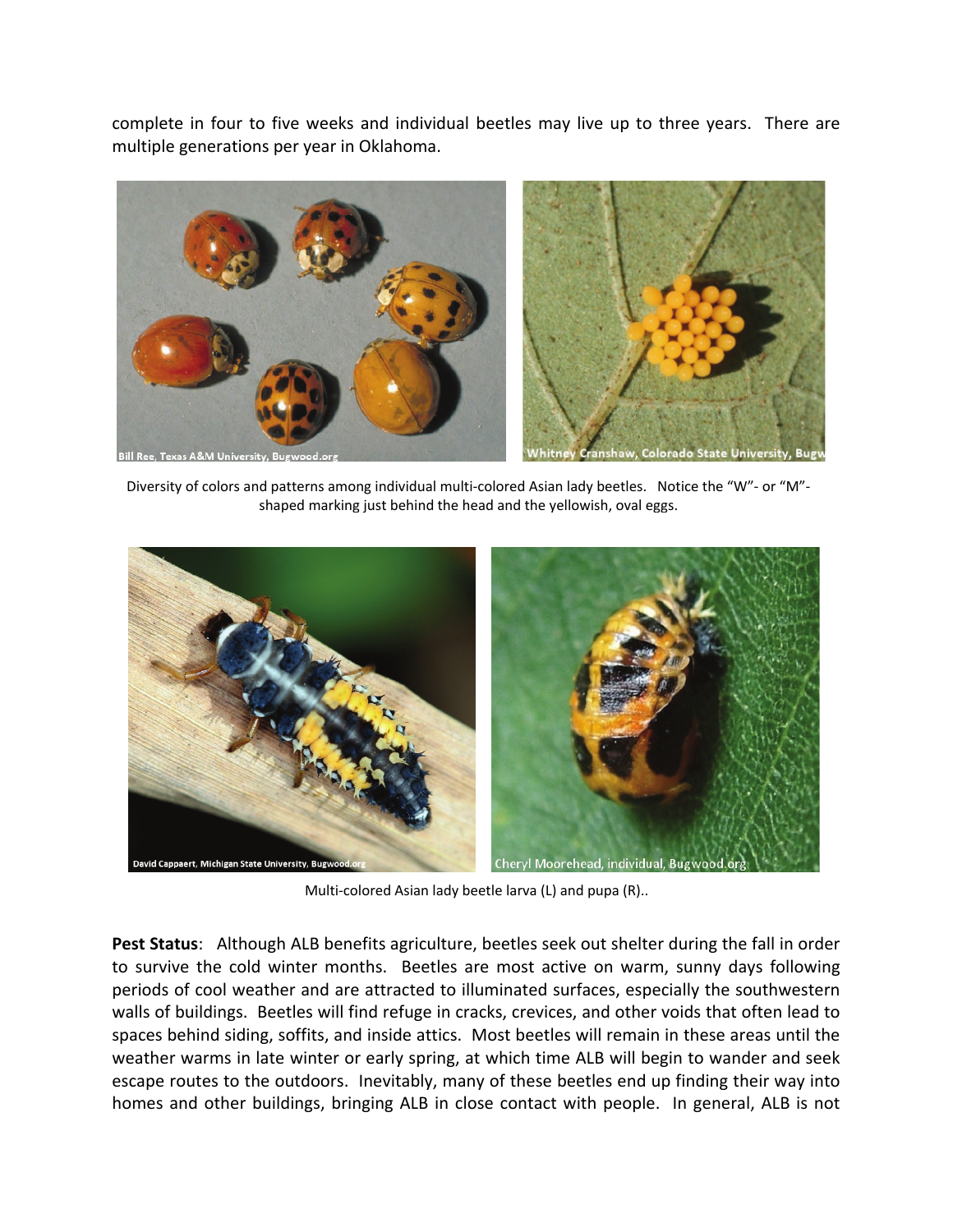harmful, but beetles can bite and infestations may cause allergic reactions in sensitive people. It is also important to point out that unlike termites, ALB does not consume wood and so causes no structural damage. Unlike fleas, roaches, and fruit flies, ALB does not reproduce inside buildings—it is only hiding from the weather. However, ALB is a nuisance pest because it can accumulate indoors in large numbers and when disturbed, produces an unpleasant, acrid odor and yellowish fluid that can stain curtains and clothing.

**Management**: Several tactics can be used to manage ALB, and most infestations are controlled without the use of insecticides. This is especially important for those concerned with spraying chemicals in the home. These management options are classified as preventative measures for keeping ALB out of dwellings in the first place and remedial measures for getting rid of existing ALB infestations.

**Preventative tactics**: As mom used to say, an ounce of prevention is worth a pound of cure. Anyone who has dealt with an ALB infestation would certainly agree. The best way to prevent beetles and other insects from getting indoors is to seal all cracks and crevices in outer walls with mortar or a similar compound. Caulk should be used to seal openings around windows and doors. As a bonus, this will help reduce your heating bills. Also, be sure to repair all holes and tears in window screens. The outward appearance of a structure may also influence its likelihood of being invaded and, therefore, could be manipulated to reduce the number of beetles entering a building. There is some debate about exterior color as it relates to attractiveness to ALB, but light-colored buildings tend to be more attractive to these beetles than darker buildings. Contrasting light-dark colors, such as light trim on a dark base color, may also attract ALB.

**Remedial tactics**: Sealing exterior cracks and crevices can be impractical in some cases, so insecticides may be needed to reduce numbers of beetles entering the home. In these cases, contact insecticides can be applied as a barrier treatment around likely routes of invasion. These treatments usually work to repel/deter beetles, but some may be killed if they cross the chemical barrier. On taller structures, this is probably not a job for the do-it-yourselfer so be sure to hire a professional pest control operator who has the proper certification, equipment, and training to do the job right.

Indoor applications of insecticides, including "bug bombs" and sprays, aren't generally recommended for use against ALB because they seldom work, may leave chemical residues on walls, furniture, and countertops, and can be hazardous to the health of people and pets. Therefore, a vacuum cleaner with a hose attachment is a simple tool that can be used to remove beetles from the interior of the home. However, I recommend disposing of the vacuum bag immediately after use, or simply releasing captured beetles outdoors. Otherwise, your captives can easily find their way out of the bag and re-infest the home. These beetles are also attracted to light. Interestingly, a light trap has been designed by entomologists from the USDA Agricultural Research Service for capturing ALB indoors. If you're interested in trying an alternative to your old Hoover vacuum cleaner for ALB removal, you can construct your own